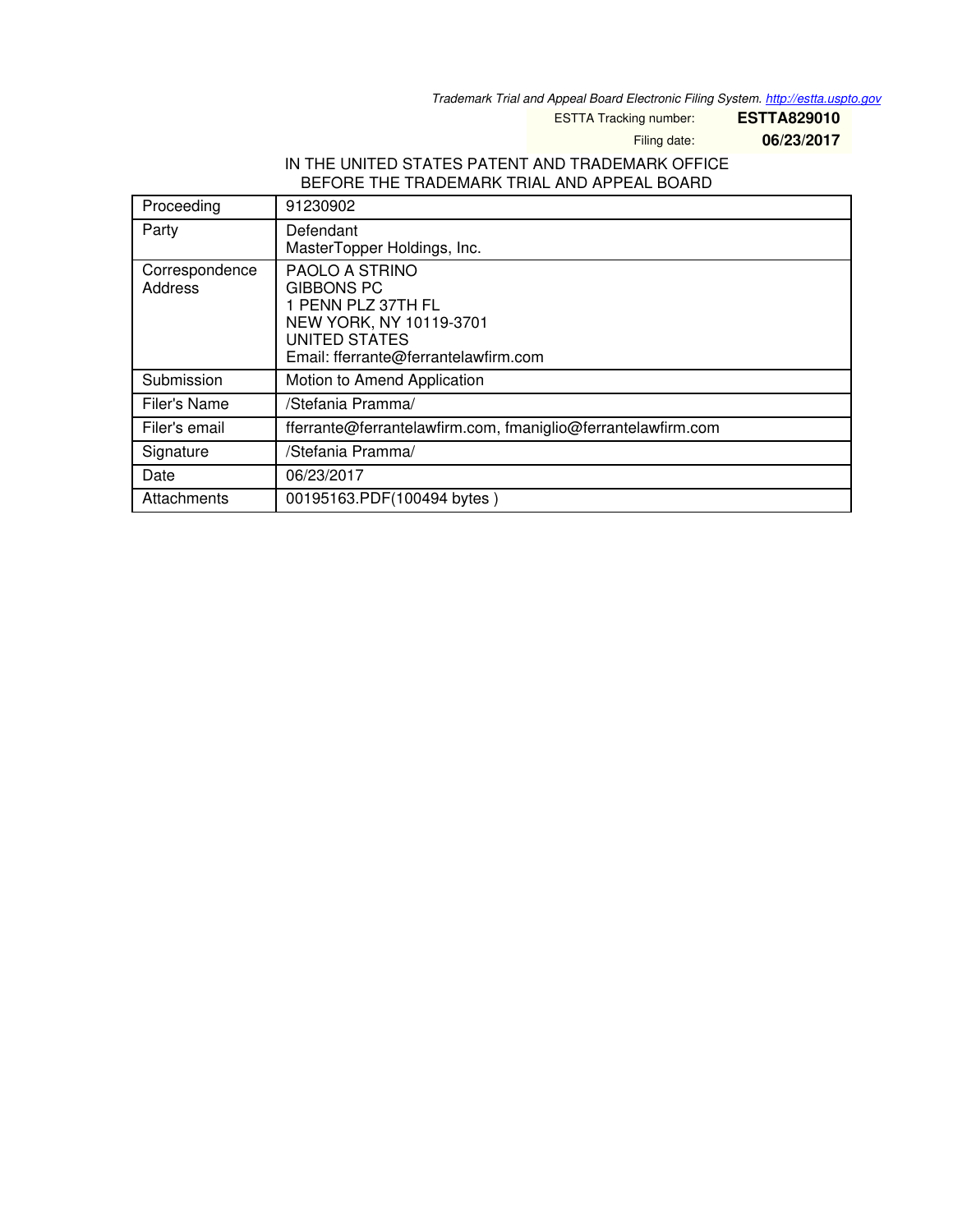#### **IN THE UNITED STATES PATENT AND TRADEMARK OFFICE**

#### **The Trademark Trial and Appeal Board**

| <b>Serial NO. 80/435950</b>        |                      |                         |
|------------------------------------|----------------------|-------------------------|
| For the mark PRAMMA                |                      |                         |
| prAna Living, LLC                  | :                    |                         |
|                                    | ٠<br>$\bullet$       |                         |
| Opposer,                           | ٠<br>$\bullet$       |                         |
|                                    | ٠<br>$\bullet$       |                         |
| VS.                                | $\ddot{\phantom{a}}$ | Opposition No. 91230902 |
|                                    | ٠<br>$\bullet$       |                         |
| <b>MasterTopper Holdings, Inc.</b> | ٠<br>$\bullet$       |                         |
|                                    | ٠<br>$\bullet$       |                         |
| Applicant.                         | ٠<br>$\blacksquare$  |                         |
|                                    |                      |                         |

**Serial No. 86/435956**

### **MOTION TO AMEND FEDERAL TRADEMARK APPLICATION SERIAL NO. 86/435956 WITH CONSENT**

COMES NOW the Applicant MasterTopper Holdings, Inc. (hereinafter "Applicant"), by its counsel, and pursuant to 37 C.F.R. § 2.133(a) and TBMP § 514 *et. seq*., moves the Trademark Trial and Appeal Board for an order restricting the Applicant's identification of classes and goods in the subject Federal Trademark Application Serial No. 86/435956 for the mark PRAMMA as follows:

**Current:** Class 014: Goods in precious metals or coated therewith, not included in other classes, namely, Bracelets, Rings, Earrings, Necklaces, Cufflinks, Pendants, Pins, Money Clips, Keyrings; jewellery, precious stones; horological and chronometric instruments; jewelry containing precious and semi-precious stones and/or precious, and non, precious metals; Accessories of precious metal or semiprecious metal for handbags, namely, handbag clasps, clasp fasteners and snap fasteners.

> Class 018: Leather; imitation leather; leather and imitation leather goods, namely, handbags, shoulder bags, clutch bags, tote bags, briefcases, business card cases, credit card cases, backpacks, key cases, passport cases, cosmetic cases sold empty, valises, suitcases, luggage, cosmetic cases sold empty partly and wholly of leather, wallets, purses, duffel bags; animal skins, animal hides; trunks and travelling bags.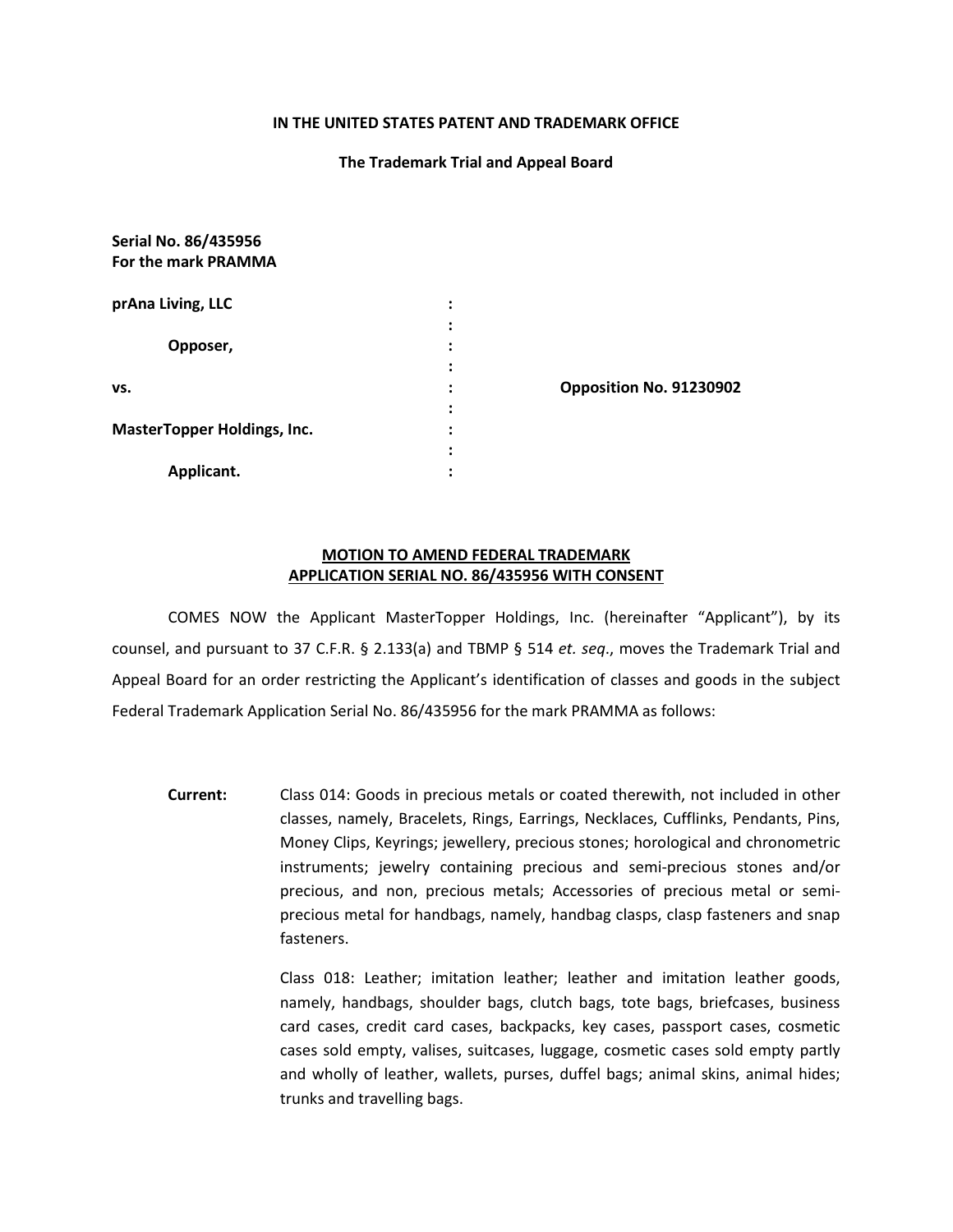Class 025: Clothing, namely, gloves, vests, blazers, Scarves, belts, t-shirts, shirts, pants, blazers, sweatshirts, sweat pants, dresses, neckties; Scarves; Belts; Sweaters; Coats; Suits; Dressing Gowns; Socks; Bathing Suits; footwear, headgear, namely, hats and caps

**Final:** Class 014: Goods in precious metals or coated therewith, not included in other classes, namely, Bracelets, Rings, Earrings, Necklaces, Cufflinks, Pendants, Pins, Money Clips, Keyrings; jewellery, precious stones; horological and chronometric instruments; jewelry containing precious and semi-precious stones and/or precious, and non, precious metals; Accessories of precious metal or semiprecious metal for handbags, namely, handbag clasps, clasp fasteners and snap fasteners.

> Class 018: Leather; imitation leather; leather and imitation leather goods, namely, luxury handbags, luxury shoulder bags, luxury clutch bags, tote bags, briefcases, business card cases, credit card cases, backpacks, key cases, passport cases, cosmetic cases sold empty, valises, suitcases, luggage, cosmetic cases sold empty partly and wholly of leather, luxury wallets, luxury purses, duffel bags; animal skins, animal hides; trunks and luxury travelling bags, none of the aforementioned bags for carrying sporting goods.

The Applicant's proposed amendment to Federal Trademark Application Serial No. 86/435956 to restrict the identification of classes and goods is proper according to 37 C.F.R. § 2.71 as it merely limits those goods found in the original identification. In view of the foregoing, approval of the amendment by the Board pursuant to 37 C.F.R. § 2.133(a) is believed appropriate.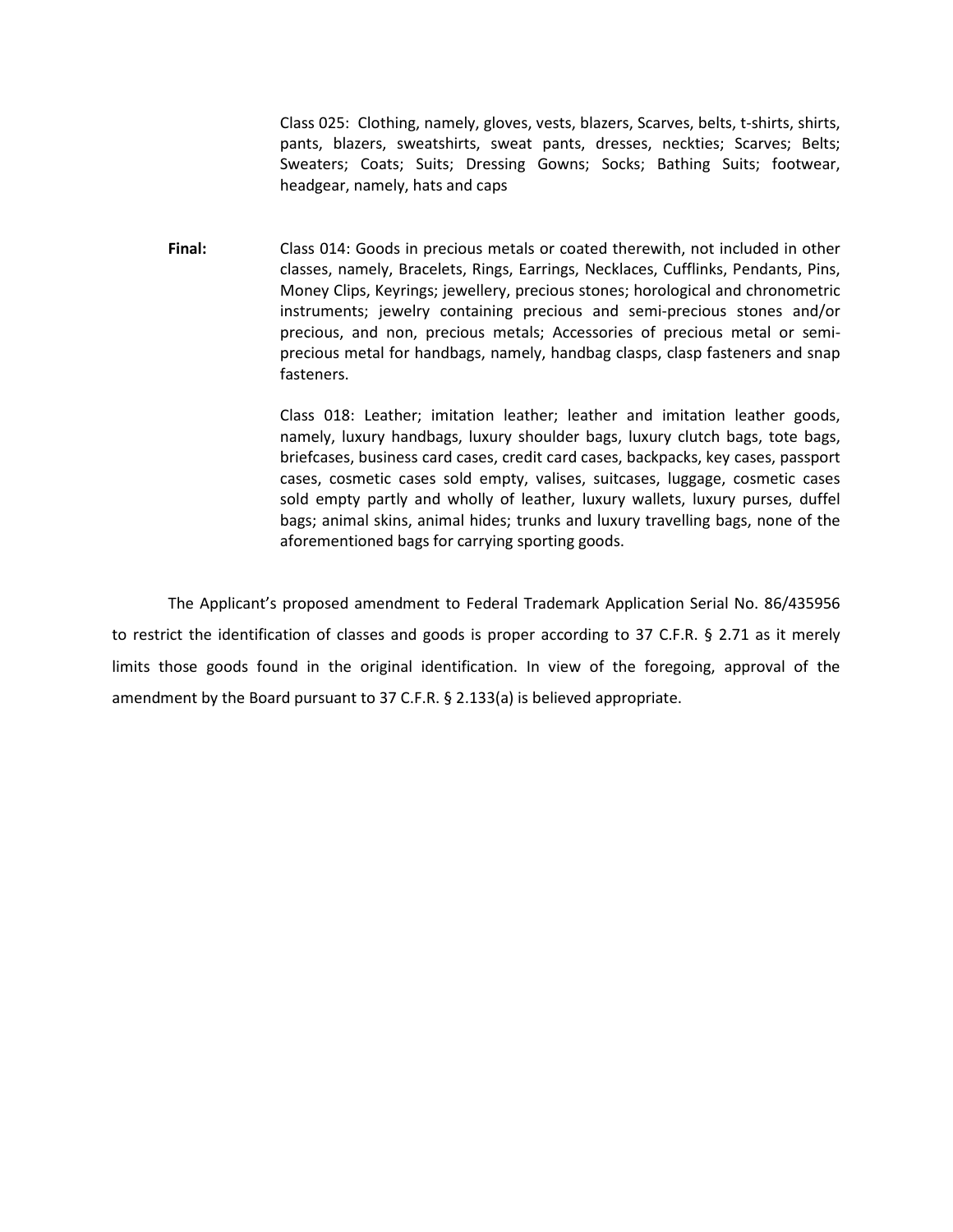Opposer, prAna Living, LLC, has provided its consent to the instant amendment to Applicant's Mark as evidenced by Counsel for Opposer's Signature below.

Respectfully submitted this 13<sup>th</sup> of June, 2017

GIBBONS PC

/Paolo A. Strino/ Paolo A. Strino 1 Penn PLZ 37<sup>th</sup> Floor New York, NY 10119-3701 [Fferrante@ferrantelawfirm.com](mailto:Fferrante@ferrantelawfirm.com) Attorney for Applicant

Consented to by:

/Julia K Sutherland/ Julia K Sutherland Seyfarth Shaw LLP 131 South Dearborn St Suite 2400 Chicago IL United States , 60603 Counsel for Opposer